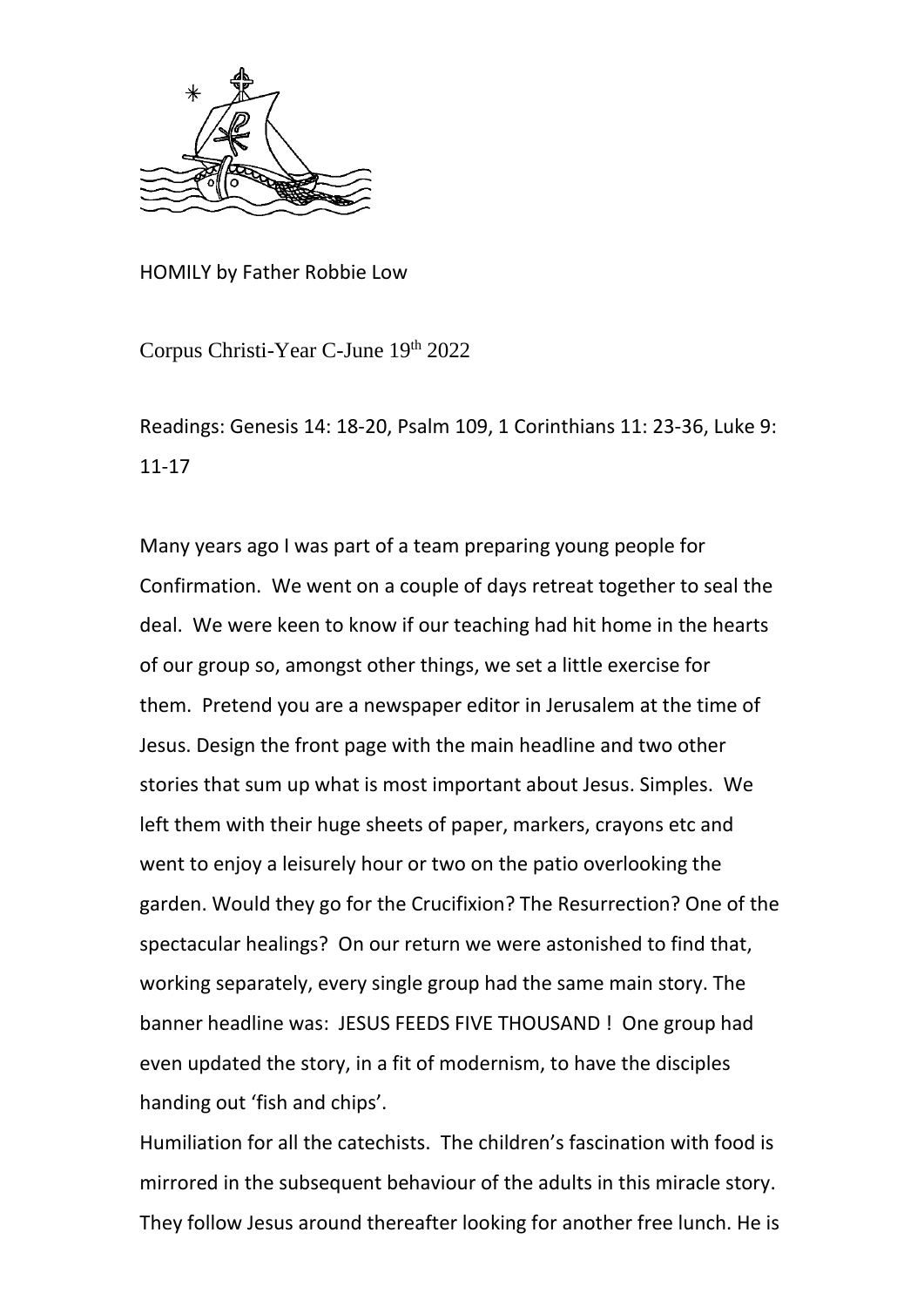obliged to tell them that what they really need to look out for is not a fish finger sandwich but the food that endures for eternal life. Of course there is much more going on here than a mere miracle. But let's pause for a moment to look at the second most important character in the story. No, it's not Andrew or Peter or Philip. They have been challenged to provide for this enormous crowd. And they can't do it. As Philp remarks, 'A year's pay wouldn't give them all a scrap.' Andrew then produces the unlikely hero of the story – 'There's a small lad here who has five bread rolls and a couple of pilchards. But what are they among so many?'

But this is the nub of the miracle. No-one is prepared – only this lad. He is offering all that he has to Jesus. Of course he must know, like the disciples, that, humanly speaking, this won't go very far. But, nevertheless, he wants to give it and he does. He has more faith than the disciples, more trust in Jesus than the grown-ups. Then watch what Jesus does……..it is a pattern that will be repeated in the life of the Church throughout the centuries to come. Jesus takes the utterly inadequate but completely faithful gifts of the young lad and raises his eyes to Heaven. He blesses the gifts, gives thanks. He breaks the gifts into pieces and sends them out via his disciples to feed the multitude. It is a fourfold action that is at the heart of the Passover and of the Sacrifice of the Mass. We give ourselves, all that we are, all that we have, to Jesus to do with what He will. In our offering, He unites our offering with His, raises us to Heaven, blesses us, breaks us open that we might be shared and share Him with the world. It is the secret at the heart of the Church and of the Church's mission. As adults we are full of fears and rationalisations – I can't do it. I'm inadequate. God can't work through me etc etc. Here in the Gospel miracle we are led by a child who cannot foresee the immensity of the miracle but simply entrusts all he